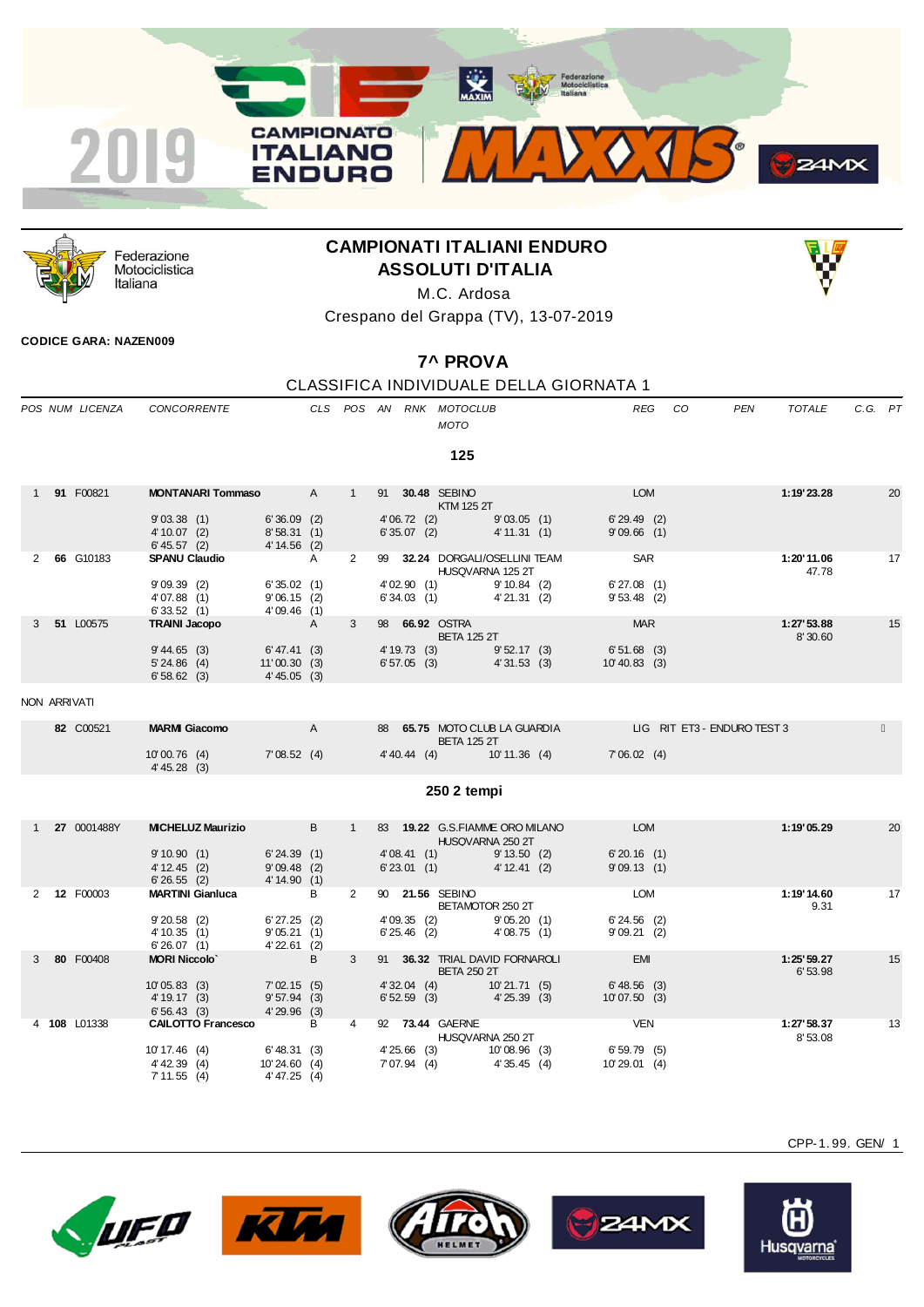**ALL AND REAL** 

CAMPIONATO **ITALIANO** 

VOURC



**UFO KU** 









CPP-1. 99. GEN/ 2

 $24MX$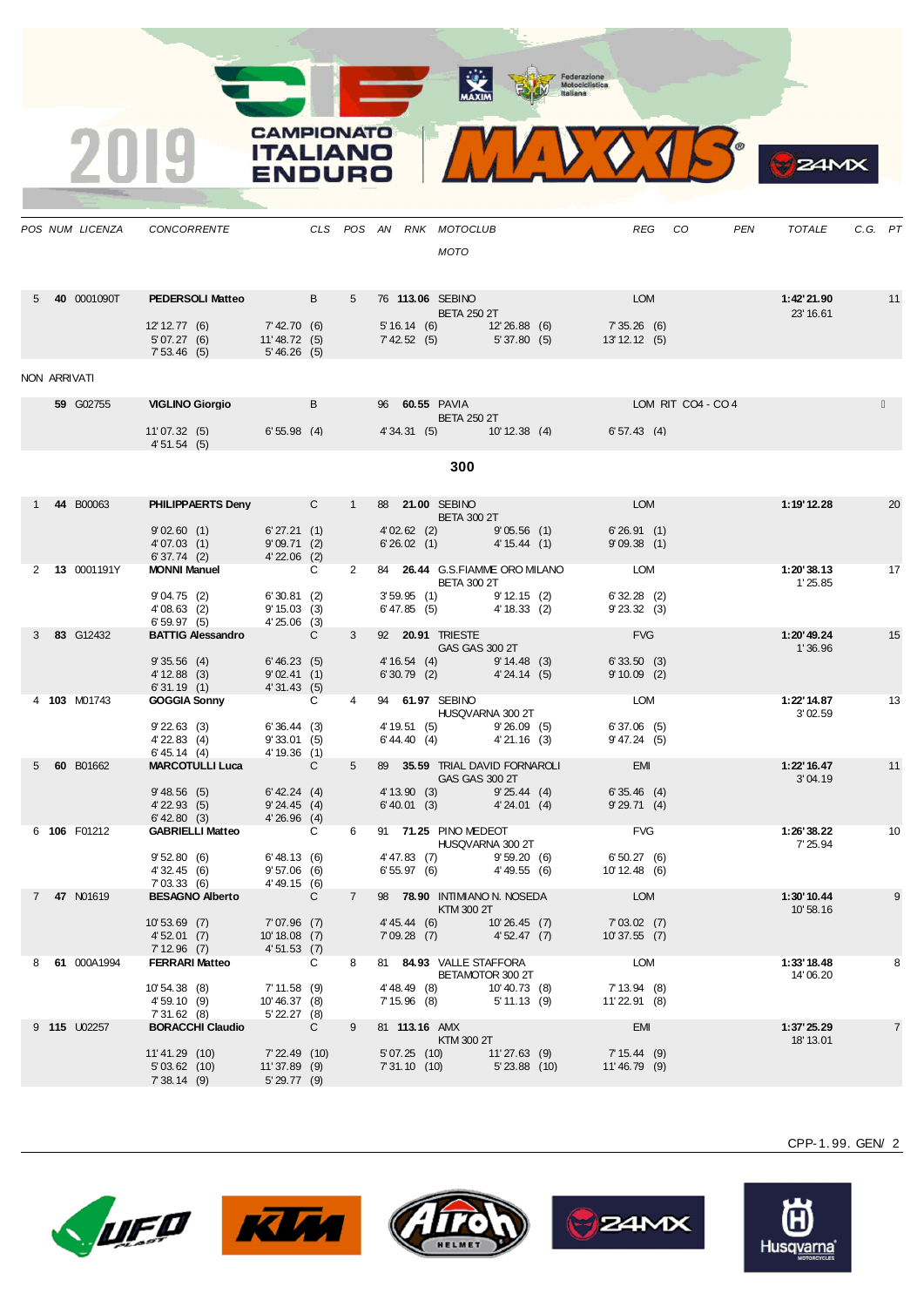**MAXIM** Federazione<br>
Motociclistica<br>
ttaliana

 $\bullet$ 

 $24MX$ 

2019

**CAMPIONATO** 

**ITALIANO** 

**ENDURO** 

|    |              | POS NUM LICENZA    | <b>CONCORRENTE</b>                                       |                                                   |   |                | CLS POS AN RNK MOTOCLUB                                            |               | <b>REG</b>                                                                            | CO | PEN   | <b>TOTALE</b>                 | C.G. PT |                |
|----|--------------|--------------------|----------------------------------------------------------|---------------------------------------------------|---|----------------|--------------------------------------------------------------------|---------------|---------------------------------------------------------------------------------------|----|-------|-------------------------------|---------|----------------|
|    |              |                    |                                                          |                                                   |   |                | <b>MOTO</b>                                                        |               |                                                                                       |    |       |                               |         |                |
|    |              | 10 117 101893      | <b>DOTTORI Samuele</b> C 10 82 119.04 MOTORARI           |                                                   |   |                | <b>KTM 300 2T</b>                                                  |               | <b>VEN</b>                                                                            |    |       | 1:40'19.76<br>21'07.48        |         | 6              |
|    |              |                    | 11'28.81 (9)<br>4' 55.30 (8)<br>7'56.10(10)              | 7'09.72 (8)<br>11'49.25 (10)<br>5'32.90 (10)      |   |                |                                                                    |               | 4' 55.50 (9) 12' 53.82 (10) 7' 19.11 (10)<br>7' 25.19 (9) 5' 05.16 (8) 13' 48.90 (10) |    |       |                               |         |                |
|    |              |                    |                                                          |                                                   |   |                | 250 4 tempi                                                        |               |                                                                                       |    |       |                               |         |                |
|    |              | 1 <b>22</b> C00529 | <b>OLDRATI Thomas</b>                                    |                                                   | D |                |                                                                    | HONDA 250 4T  | 89 7.20 G.S.FIAMME ORO MILANO LOM                                                     |    |       | 1:16'09.86                    |         | 20             |
|    |              |                    | 8'50.50(1)<br>3'55.27(1)<br>$3'55.27$ (1)<br>6'25.21 (2) | 6' 18.51(1)<br>8'38.10(1)<br>$4' 11.50$ (2)       |   |                | 3' 54.16 (1) 8' 41.98 (1)<br>6' 17.97 (2) 4' 00.67 (1)             |               | 6' 14.82 (1)<br>8' 41.17 (2)                                                          |    |       |                               |         |                |
|    |              | 2 25 G01161        | <b>CAVALLO Matteo</b>                                    | <b>D</b>                                          |   | $\overline{2}$ |                                                                    | SHERCO 250 4T | 95 7.42 G.S.FIAMME ORO MILANO LOM                                                     |    |       | 1:16'38.62<br>28.76           |         | 17             |
|    |              |                    | 8'57.52 (2)<br>4' 02.72 (2)<br>6'23.53(1)                | $6' 21.14$ (2)<br>$8'$ 42.11 (2)<br>4'06.80(1)    |   |                | 3' 58.41 (2) 8' 47.63 (2)<br>6' 17.55 (1) 4' 05.84 (2)             |               | 6' 17.74 (2)<br>8'37.63(1)                                                            |    |       |                               |         |                |
| 3  |              | 90 F00199          | <b>MORONI Rudy</b>                                       | $\overline{D}$                                    |   | 3              | 90 17.75 LAGO D'ISEO<br>KTM 250 4T                                 |               | LOM                                                                                   |    |       | 1:19'12.26<br>3'02.40         |         | 15             |
|    |              |                    | 9'06.92(3)<br>4'07.23(3)<br>6'25.90(3)                   | $6'$ 23.43 $(3)$<br>$8'58.88$ (3)<br>4' 13.12 (3) |   |                | 4'02.43 (3) 9'07.76 (3)<br>6'23.12 (3) 4'15.98 (3)                 |               | 7'00.29(8)<br>9'07.20(4)                                                              |    |       |                               |         |                |
|    |              | <b>24 M03596</b>   | SCARPELLI Niccolo' D<br>9'18.44(4)                       | 6'34.55(6)                                        |   |                | 91 40.33 PAVIA<br>$\frac{70.00 \text{ FANIA}}{KTM 250 4T}$         |               | LOM<br>6'34.33(6)                                                                     |    |       | 1:21'04.88<br>4'55.02         |         | 13             |
|    |              |                    | 4' 17.76 (4)<br>6' 45.33(6)                              | $9'10.68$ (5)<br>4'26.20(5)                       |   |                | 4'04.41 (4) 9'08.70 (4)<br>6'44.55 (7) 4'29.54 (6)                 |               | 9'30.39(5)                                                                            |    |       |                               |         |                |
|    |              | 5 <b>20</b> G00055 | <b>RECCHIA Nicola</b><br>9'41.81(7)                      | $\overline{D}$<br>6'29.16(4)                      |   | 5              | 95 <b>35.00 MANZANO</b><br>HONDA 250 4T                            |               | <b>FVG</b><br>6'30.59(4)                                                              |    | 10.00 | 1:22' 12.34<br>6'02.48        |         | 11             |
|    |              |                    | 4'32.80(6)<br>6'30.45(4)                                 | 9'30.76(6)<br>4'20.42(4)                          |   |                | 4' 25.33 (5) 9' 38.92 (6)<br>6' 28.55 (4) 4' 21.44 (4)             |               | 9'32.11(6)                                                                            |    |       |                               |         |                |
| 6. |              | 39 0002085Z        | <b>GUARNERI Davide</b><br>9'27.94(5)                     | <b>D</b><br>7'05.23(8)                            |   | 6              | 85 10.96 SEBINO                                                    |               | LOM<br>6'26.20(3)                                                                     |    |       | 1:22'25.08<br>6' 15.22        |         | 10             |
|    |              |                    | 4' 45.39 (8)<br>7'25.91(8)                               | 8'59.49(4)<br>$4'30.69$ (6)                       |   |                | 4' 27.07 (6) 9' 17.29 (5)<br>6' 29.32 (5) 4' 26.40 (5)             |               | 9'04.15(3)                                                                            |    |       |                               |         |                |
|    |              | 7 102 G00338       | DA CANAL Roberto D<br>9'44.26(8)                         | 6'31.58(5)                                        |   | $7^{\circ}$    | 93  46.17  ARSIE<br><b>HONDA 250 4T</b><br>4'37.22 (8) 9'41.91 (7) |               | <b>VEN</b><br>6'33.91(5)                                                              |    |       | 1:24'06.54<br>7'56.68         |         | 9              |
|    |              |                    | 4'27.90(5)<br>6' 44.65 (5)                               | 9' 43.80 (7)<br>$4'33.04$ (7)                     |   |                | $6'$ 43.55 (6) $4'$ 44.10 (8)                                      |               | $10'00.62$ (7)                                                                        |    |       |                               |         |                |
|    |              | 8 109 C00158       | REBELLATO Eric D<br>9'41.26(6)                           | 6' 49.37 (7)                                      |   | 8              | 89 78.07 GAERNE<br>HUSQVARNA 250 4T<br>4'27.41 (7) 9'47.46 (8)     |               | <b>VEN</b><br>6'53.15(7)                                                              |    |       | 10.00  1:25' 44.98<br>9'35.12 |         |                |
|    |              |                    | 4'32.82(7)<br>7'05.65(7)                                 | 9'56.22(8)<br>4'41.85 (8)                         |   |                | $7'06.68$ (8) $4'32.16$ (7)                                        |               | 10'00.95 (8)                                                                          |    |       |                               |         |                |
|    |              | 9 73 Q01679        | <b>LUPATINI Diego</b><br>10'56.08 (9)                    | $\Box$<br>$7' 11.73$ (9)                          |   | 9              | 95 120.92 RS 77<br><b>HONDA 250 4T</b>                             |               | <b>EXAMPLE DESCRIPTION</b><br>7' 23.54 (9)                                            |    |       | 1:34'30.65<br>18'20.79        |         | $\overline{7}$ |
|    |              |                    | $5'01.66$ (9)<br>7'45.29(9)                              | 11'00.96 (9)<br>5'06.86 (9)                       |   |                | 5' 01.94 (9) 10' 46.14 (9)<br>7' 29.92 (9) 5' 05.89 (9)            |               | $11'40.64$ (9)                                                                        |    |       |                               |         |                |
|    | NON ARRIVATI |                    |                                                          |                                                   |   |                |                                                                    |               |                                                                                       |    |       |                               |         |                |

**114** U02018 **CONIGLIARO Andrea** D 98 **110.17** INTIMIANO N. NOSEDA LOM RIT CO6 - CO 6 HONDA 250 4T 15' 40.47 (10) 8' 25.01 (10) 7' 36.08 (10) 14' 06.42 (10) 8' 07.55 (10) 9' 33.67 (10) 15' 05.50 (10) 9' 19.18 (10) 8' 14.86 (10)









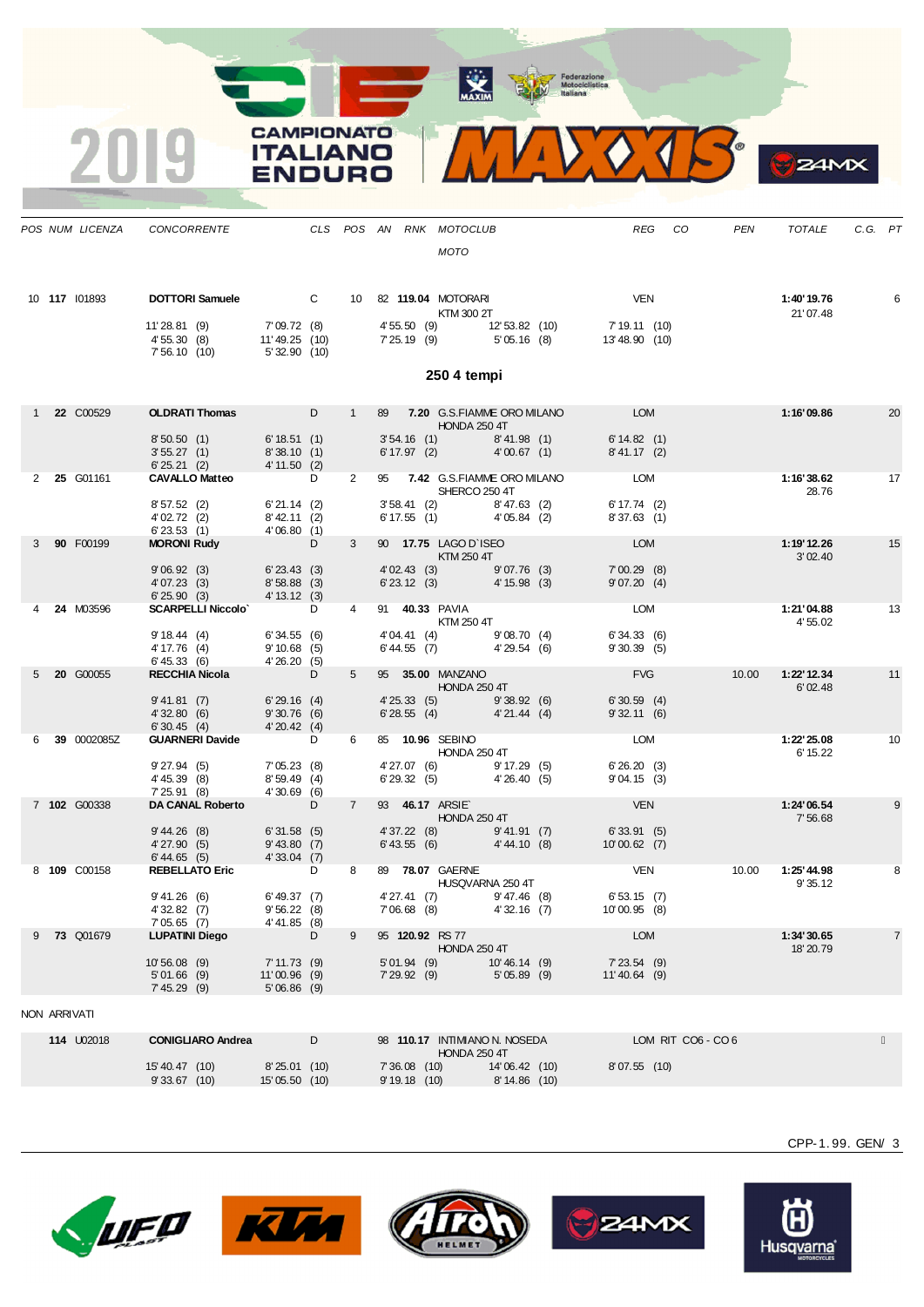

| POS NUM LICENZA | CONCORRENTE |  |  | CLS POS AN RNK MOTOCLUB | REG | CO | <b>PEN</b> | TOTALE | C.G. PT |  |
|-----------------|-------------|--|--|-------------------------|-----|----|------------|--------|---------|--|
|                 |             |  |  | <b>MOTO</b>             |     |    |            |        |         |  |
|                 |             |  |  | 450                     |     |    |            |        |         |  |

1 **101** G06321 **NICOLETTI Diego** E 1 86 **33.55** GAERNE VEN **1:20'09.69** 20 HUSQVARNA 350 4T

|  |             | $0.40.44$ (3)         | $41.91$ (1)    |   |                                           |             |    |
|--|-------------|-----------------------|----------------|---|-------------------------------------------|-------------|----|
|  | 2 26 100051 | <b>BRUSCHI Nicolo</b> |                | ົ | <b>LOM</b><br>94<br>44.72 PAVIA           | 1:21'07.76  | 17 |
|  |             |                       |                |   | HONDA 300 4T                              | 58.07       |    |
|  |             | 9'37.43(4)            | 6'38.70(4)     |   | 6'33.25(4)<br>9'25.20(4)<br>4'09.54(4)    |             |    |
|  |             | 4' 12.90 (2)          | 9'20.59(4)     |   | 9'21.97(1)<br>6'33.07(2)<br>$4'20.16$ (2) |             |    |
|  |             | 6'36.51(1)            | $4' 18.44$ (2) |   |                                           |             |    |
|  | 3 10 G02676 | <b>SORECA Davide</b>  |                |   | PIE<br>13.08 VITTORIO ALFIERI<br>95       | 1:22' 49.36 | 15 |
|  |             |                       |                |   | HONDA 300 4T                              | 2'39.67     |    |
|  |             | 9'18.63(3)            | 6'33.92(3)     |   | 3'54.33(1)<br>6'26.76(3)<br>9'08.48(3)    |             |    |

9' 10.01 (2) 6' 26.07 (2) 4' 01.75 (3) 9' 06.99 (2) 6' 24.15 (2) 4' 17.42 (4) 9' 08.56 (2) 6' 33.08 (3) 4' 06.36 (1) 9' 50.95 (3)

9' 10.01 (2) 6' 26.07 (2)<br>
4' 17.42 (4) 9' 08.56 (2)<br>
6' 46.44 (3) 4' 17.91 (1)

|             |              | 6'36.51(1)             |                         | $4' 18.44$ (2)  |    |                |                |                                                           |               |                |       |                          |                |
|-------------|--------------|------------------------|-------------------------|-----------------|----|----------------|----------------|-----------------------------------------------------------|---------------|----------------|-------|--------------------------|----------------|
| 3           | 10 G02676    | <b>SORECA Davide</b>   |                         |                 | E. | $\mathbf{3}$   |                | 95 13.08 VITTORIO ALFIERI<br>HONDA 300 4T                 |               | <b>PIE</b>     |       | 1:22' 49.36<br>2'39.67   | 15             |
|             |              | 9'18.63(3)             |                         | 6'33.92(3)      |    |                | 3'54.33(1)     |                                                           | 9'08.48(3)    | 6'26.76(3)     |       |                          |                |
|             |              | 4' 14.84 (3)           |                         | 9'09.78(3)      |    |                | 6'37.54(4)     |                                                           | 6'58.18(10)   | 9'22.85(2)     |       |                          |                |
|             |              | $6' 43.49$ (2)         |                         | $4'20.56$ (3)   |    |                |                |                                                           |               |                |       |                          |                |
|             | 34 G02063    | <b>ULISSI Federico</b> |                         |                 | E. | $\overline{4}$ |                | 86 67.05 OSTRA<br>KTM 350 4T                              |               | <b>MAR</b>     |       | 1:25' 49.62<br>5'39.93   | 13             |
|             |              | 9' 49.55 (5)           |                         | 6' 47.84(5)     |    |                | 4'27.31(6)     |                                                           | 9'52.31(5)    | 6' 48.38(5)    |       |                          |                |
|             |              | 4'38.36(6)             |                         | 9' 49.26 (5)    |    |                | 6'52.59(5)     |                                                           | 4'40.48 (5)   | 10'24.27 (5)   |       |                          |                |
|             |              | 6'57.08(4)             |                         | $4' 42.19$ (5)  |    |                |                |                                                           |               |                |       |                          |                |
|             | 5 105 H01307 | <b>BARATTO Alberto</b> |                         |                 | E  | 5 <sup>5</sup> |                | 90 71.14 GAERNE<br>HUSQVARNA 350 4T                       |               | <b>VEN</b>     |       | 1:28'16.63<br>8'06.94    | 11             |
|             |              | 9'58.18(6)             |                         | 6'56.48(6)      |    |                | $4'$ 22.90 (5) |                                                           | 9'58.57(6)    | 6'52.37(6)     |       |                          |                |
|             |              | 4'35.46(5)             |                         | $10'08.09$ (6)  |    |                | 7'03.86(6)     | <b>Contract Contract</b>                                  | 4' 42.87 (6)  | 11'30.70(9)    |       |                          |                |
|             |              | 7'08.29(5)             |                         | $4'58.86$ (7)   |    |                |                |                                                           |               |                |       |                          |                |
|             | 6 107 L01532 |                        | <b>GIACCHERO Andrea</b> |                 | E  | 6              |                | 94 72.67 AZEGLIO<br>HUSQVARNA 350 4T                      |               | PIE            |       | 1:28'34.08<br>8'24.39    | 10             |
|             |              | 10' 11.87 (7)          |                         | 6'56.82(7)      |    |                | 4'31.81 (7)    |                                                           | 10'21.80 (7)  | 7'03.25(7)     |       |                          |                |
|             |              | 4'38.49(7)             |                         | 10' 16.42 (8)   |    |                | 7'04.44 (7)    |                                                           | 4'34.16(4)    | 11'05.79 (7)   |       |                          |                |
|             |              | 7'09.19 (6)            |                         | 4'40.04(4)      |    |                |                |                                                           |               |                |       |                          |                |
| $7^{\circ}$ | 54 0001527Z  | <b>BELOTTI Andrea</b>  |                         |                 | E. | $7^{\circ}$    |                | 81 69.68 LAGO D'ISEO<br>KTM 450 4T                        |               | <b>LOM</b>     |       | 1:30'22.46<br>10' 12.77  | 9              |
|             |              | $10' 12.74$ (8)        |                         | 7'04.36 (8)     |    |                | 4' 46.39 (10)  |                                                           | 10'43.51 (9)  | 7'12.98(10)    |       |                          |                |
|             |              | $4' 44.48$ (8)         |                         | $10' 13.47$ (7) |    |                | 7'08.37(8)     |                                                           | 4'52.74(8)    | 10'56.44 (6)   |       |                          |                |
|             |              | 7'30.17(9)             |                         | 4'56.81(6)      |    |                |                |                                                           |               |                |       |                          |                |
|             | 81 M03644    |                        | <b>SEGANTINI Matteo</b> |                 | Е  | 8              |                | 95 90.65 CASTIGLION F.NO FABRIZIO MEO<br>HUSQVARNA 350 4T |               | <b>TOS</b>     | 10.00 | 1:32' 29.74<br>12' 20.05 | 8              |
|             |              | 10'39.97 (9)           |                         | 7' 14.56 (10)   |    |                |                | 4' 45.73 (9)                                              | 10'51.81 (10) | 7'11.08(9)     |       |                          |                |
|             |              | 4'52.92(9)             |                         | 10'32.71 (9)    |    |                |                | 7' 18.93 (10) 4' 49.54 (7)                                |               | 11'37.55 (10)  |       |                          |                |
|             |              | $7'22.66$ (8)          |                         | 5'02.28(8)      |    |                |                |                                                           |               |                |       |                          |                |
|             | 9 112 M01854 | <b>BERRI Giorgio</b>   |                         |                 | E. | 9              |                | 94 99.39 VALDISIEVE<br>KTM 350 4T                         |               | <b>TOS</b>     |       | 1:32' 46.51<br>12' 36.82 | $\overline{7}$ |
|             |              | 10'50.08 (10)          |                         | 7'08.02(9)      |    |                | $4' 42.46$ (8) |                                                           | 10'41.04 (8)  | $7'10.66$ (8)  |       |                          |                |
|             |              | 4'53.98(10)            |                         | 11'06.30(10)    |    |                | 7'12.45(9)     |                                                           | 5' 17.25 (9)  | $11'29.07$ (8) |       |                          |                |
|             |              | 7'12.35(7)             |                         | 5'02.85(9)      |    |                |                |                                                           |               |                |       |                          |                |

## NON ARRIVATI

| 9 0001143Y       | <b>SALVINI Alex</b>    |                 | <b>2.12 TRIAL DAVID FORNAROLI</b><br>85<br>HONDA 450 4T | EMIRIT CO7 - CO7            |
|------------------|------------------------|-----------------|---------------------------------------------------------|-----------------------------|
|                  | 8'50.35(1)             | 6'16.39(1)      | 8'54.51(1)<br>$3'57.61$ (2)                             | 6'12.78(1)                  |
|                  | 4'06.97(1)             | 8'50.62(1)      | 6'19.65(1)<br>4'25.72(3)                                | 9'57.61(4)                  |
| <b>18 G01293</b> | <b>REDONDI Giacomo</b> |                 | 6.39 SEBINO<br>93<br>HUSQVARNA 450 4T                   | LOM RIT ET1 - ENDURO TEST 1 |
| 41 101292        | <b>CONIGLIO Ivan</b>   |                 | 69.98 SICILIA RACING MOTORSPORT<br>97<br>HONDA 300 4T   | SIC RIT ET1 - ENDURO TEST 1 |
| 77 0003190A      | <b>FATTORI Remo</b>    |                 | 57 120.28 LAGO D'ISEO<br>HUSQVARNA 350 4T               | LOM RIT CO3 - CO3           |
|                  | 14'09.33 (12)          | 8'34.69<br>(12) | 16'05.91<br>5' 43.15<br>(11)<br>(12)                    |                             |









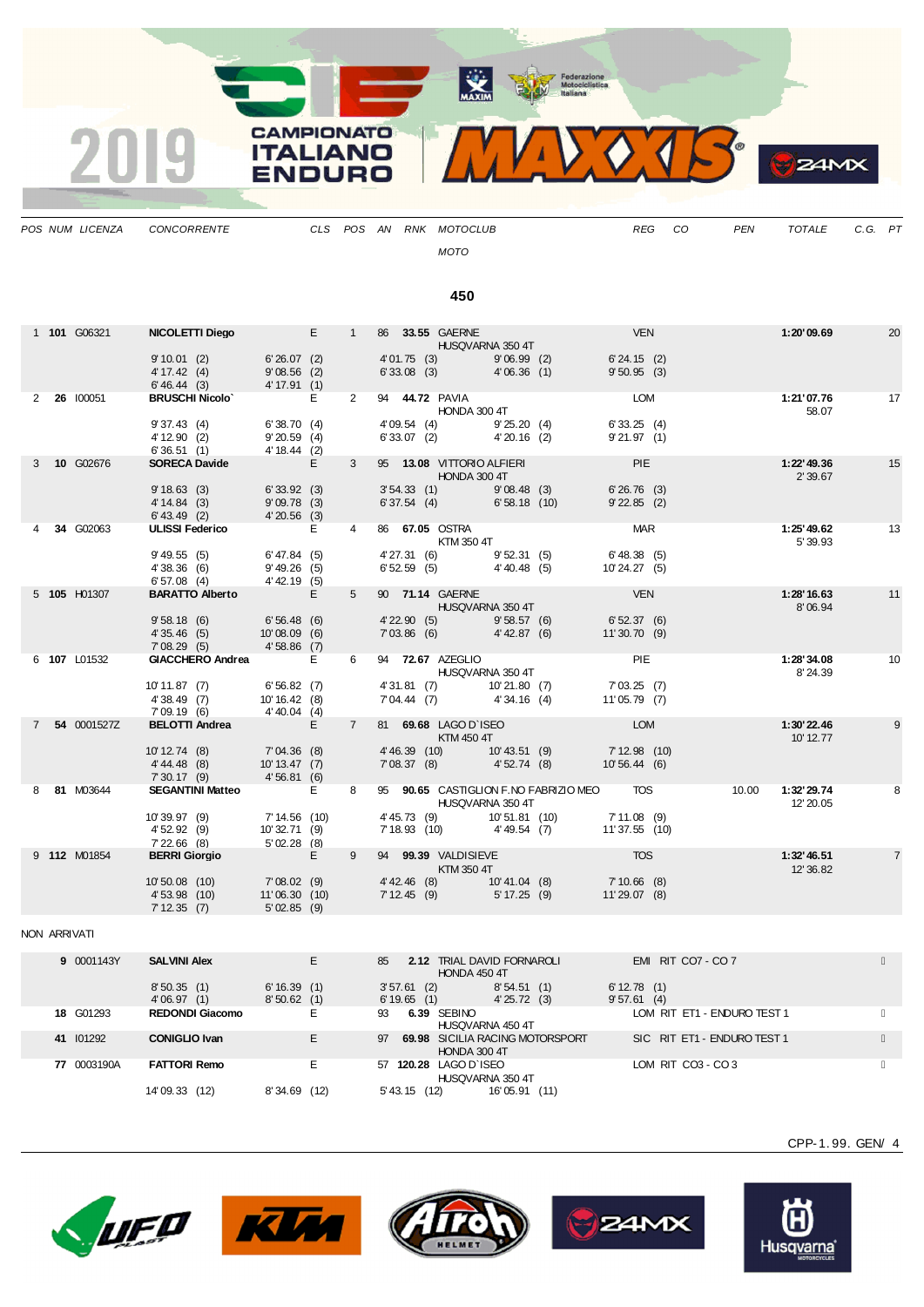MAXIM Rederazione

 $\epsilon$ 

**24MX** 

**CAMPIONATO**  $\mathcal{V}$ **ITALIANO ENDURO** 

|    | POS NUM LICENZA | CONCORRENTE                                     |                                   |                       |                 |                            | CLS POS AN RNK MOTOCLUB                                 |                                |                                                                                       |                                | REG CO | PEN | TOTALE                 | C.G. PT |                |
|----|-----------------|-------------------------------------------------|-----------------------------------|-----------------------|-----------------|----------------------------|---------------------------------------------------------|--------------------------------|---------------------------------------------------------------------------------------|--------------------------------|--------|-----|------------------------|---------|----------------|
|    |                 |                                                 |                                   |                       |                 |                            | <b>MOTO</b>                                             |                                |                                                                                       |                                |        |     |                        |         |                |
|    |                 |                                                 |                                   |                       |                 |                            |                                                         |                                |                                                                                       |                                |        |     |                        |         |                |
|    | 111 Q00857      | <b>LUISON Matteo</b>                            | <u> Tanzania (</u>                | Engineering the state |                 |                            |                                                         |                                | 89 91.37 LA MARCA TREVIGIANA VEN RIT CO2 - CO 2                                       |                                |        |     |                        |         |                |
|    |                 |                                                 |                                   |                       |                 |                            | KTM 350 4T                                              |                                |                                                                                       |                                |        |     |                        |         |                |
|    |                 | 10'56.15 (11) 7'25.71 (11)                      |                                   |                       |                 | 5' 25.70 (11)              |                                                         |                                |                                                                                       |                                |        |     |                        |         |                |
|    |                 |                                                 |                                   |                       |                 |                            | Youth                                                   |                                |                                                                                       |                                |        |     |                        |         |                |
|    |                 |                                                 |                                   |                       |                 |                            |                                                         |                                |                                                                                       |                                |        |     |                        |         |                |
|    | 1 98 H01004     | <b>PAVONI Matteo</b>                            | <b>Example 19 YO VO</b>           |                       | 1               |                            | 98 <b>22.08 LUMEZZANE</b>                               |                                |                                                                                       | LOM                            |        |     | 1:20'07.38             |         | 20             |
|    |                 | 9'14.90(1)                                      | 6'34.70 (1)                       |                       |                 |                            | <b>BETA 125 2T</b><br>$4'07.88$ (1)                     | 9'19.37(1)                     |                                                                                       | 6'30.23(1)                     |        |     |                        |         |                |
|    |                 | 4' 10.78 (1)                                    | 9'05.80(1)                        |                       |                 | 6'33.66(1)                 |                                                         | 4'16.68(1)                     |                                                                                       | 9'18.65(1)                     |        |     |                        |         |                |
|    | 2 38 L01315     | 6'34.38(1)<br><b>MORETTINI Manolo</b> YO        | 4'20.35(1)                        |                       | $2^{\circ}$     |                            |                                                         |                                | 01 38.81 BERGAMO/SC. PONTE NOSSA MC B LOM                                             |                                |        |     | 1:22'53.10             | 17      |                |
|    |                 |                                                 |                                   |                       |                 |                            | KTM 125 2T                                              |                                |                                                                                       |                                |        |     | 2' 45.72               |         |                |
|    |                 | 9'37.27(2)                                      | 6'36.02(2)                        |                       |                 | 4' 23.80 (5)               | $6'44.61$ (2) $4'34.38$ (4)                             | 9'26.91(2)                     |                                                                                       | 6'37.56(3)                     |        |     |                        |         |                |
|    |                 | 4'34.99 (6)<br>$6' 42.45$ (2)                   | 9'27.52(2)<br>4'37.55(2)          |                       |                 |                            |                                                         |                                |                                                                                       | $9'30.04$ (2)                  |        |     |                        |         |                |
|    | 3 53 S00913     | <b>CRISTINI Simone</b>                          | <b>Example 19</b>                 |                       | $\mathbf{3}$    |                            | 01 64.73 LAGO D'ISEO                                    |                                |                                                                                       | <b>LOM</b>                     |        |     | 1:23'51.90             |         | 15             |
|    |                 | 9'39.89(3)                                      | 6' 40.81 (4)                      |                       |                 |                            | KTM 125 2T                                              |                                |                                                                                       | 6' 44.86 (4)                   |        |     | 3' 44.52               |         |                |
|    |                 | 4' 32.02 (5)                                    | 9' 41.72 (3)                      |                       |                 |                            | 4' 16.77 (2) 9' 37.39 (3)<br>6' 51.89 (4) 4' 34.30 (3)  |                                |                                                                                       | 9'39.21(3)                     |        |     |                        |         |                |
|    | 4 94 N01373     | 6'53.59(3)<br><b>FABRIS Riccardo</b>            | 4'39.45(3)<br><b>Example 20</b>   |                       | 4               |                            | 02 75.09 GAERNE                                         |                                |                                                                                       | VEN                            |        |     | 1:25' 45.24            |         | 13             |
|    |                 |                                                 |                                   |                       |                 |                            | <b>KTM 125 2T</b>                                       |                                |                                                                                       |                                |        |     | 5'37.86                |         |                |
|    |                 | 10'32.13(8)<br>4'29.52(4)                       | 6'38.94(3)<br>9' 49.80 (4)        |                       |                 |                            | 4' 33.25 (7) 10' 04.68 (6)<br>6' 47.30 (3) 4' 38.10 (5) |                                |                                                                                       | 6' 37.31 (2)<br>9' 54.19 (4)   |        |     |                        |         |                |
|    |                 | 6'54.13(4)                                      | 4'45.89(5)                        |                       |                 |                            |                                                         |                                |                                                                                       |                                |        |     |                        |         |                |
|    | 5 17 M03590     | <b>BRUNENGO Igor</b>                            | <b>Example 19</b>                 |                       | 5               |                            |                                                         |                                | 98 64.34 GRANOZZO CON MONTICELLO PIE                                                  |                                |        |     | 1:26'11.97             |         | 11             |
|    |                 | 9'51.02(5)                                      | 6'53.83(6)                        |                       |                 |                            | <b>BETA 125 2T</b>                                      |                                |                                                                                       |                                |        |     | 6'04.59                |         |                |
|    |                 | 4'26.94 (3)                                     | 10'01.53 (5)                      |                       |                 |                            |                                                         |                                | 4' 21.75 (3) 9' 40.28 (4) 7' 05.99 (9)<br>7' 06.99 (7) 4' 41.54 (7) 10' 10.88 (5)     |                                |        |     |                        |         |                |
|    | 6 69 L01586     | $7'04.09(5)$ 4'47.13(7)<br><b>GRIGIS Matteo</b> | <b>Example 20</b>                 |                       | 6               |                            | 01 70.97 SEBINO                                         |                                |                                                                                       | <b>LOM</b>                     |        |     | 1:26'51.52             |         | 10             |
|    |                 |                                                 |                                   |                       |                 |                            | HUSQVARNA 125 2T                                        |                                |                                                                                       |                                |        |     | 6'44.14                |         |                |
|    |                 | 9' 43.67 (4)<br>4' 15.39 (2)                    | 6'52.80(5)<br>10'49.49 (8)        |                       |                 |                            | 4' 22.69 (4) 9' 47.05 (5)<br>7' 06.50 (6) 4' 29.76 (2)  |                                |                                                                                       | 6' 54.30 (6)<br>10' 29.33 (6)  |        |     |                        |         |                |
|    |                 | 7' 17.02 (8) 4' 43.52 (4)                       |                                   |                       |                 |                            |                                                         |                                |                                                                                       |                                |        |     |                        |         |                |
|    | 7 19 M01918     | <b>BERNINI Lorenzo</b>                          | <b>Example 19</b>                 |                       | $7^{\circ}$     |                            | KTM 125 2T                                              |                                | 02 94.53 BERGAMO/SC. PONTE NOSSA MC B LOM                                             |                                |        |     | 1:31'01.44<br>10'54.06 |         | 9              |
|    |                 | 10'36.61 (9)                                    | 6'55.92(7)                        |                       |                 |                            | 4' 37.31 (8) 10' 22.51 (8)<br>7' 09.41 (8) 5' 10.38 (9) |                                |                                                                                       | $6'52.11(5)$<br>$11'03.87(9)$  |        |     |                        |         |                |
|    |                 | 4' 55.31 (8)<br>7'13.47(6)                      | 10'43.31 (6)<br>5'21.23(10)       |                       |                 |                            |                                                         |                                |                                                                                       |                                |        |     |                        |         |                |
|    | 8 56 103083     | <b>GIUSTI Francesco</b>                         |                                   | YO                    | 8               |                            |                                                         |                                | 01 91.14 PEGASO TOS                                                                   |                                |        |     | 1:31'39.82             |         | 8              |
|    |                 | 10'30.60 (6)                                    |                                   |                       |                 |                            | <b>BETA 125 2T</b>                                      |                                |                                                                                       |                                |        |     | 11' 32.44              |         |                |
|    |                 | 5'06.81(10)                                     | 7' 04.82 (10)<br>10' 54.36 (9)    |                       |                 |                            |                                                         |                                | 4' 30.33 (6) 10' 26.35 (9) 7' 04.78 (8)<br>7' 25.58 (10) 5' 14.89 (11) 11' 03.88 (10) |                                |        |     |                        |         |                |
|    | 9 74 L01587     | 7' 18.28 (10)<br><b>GRIGIS Thomas</b>           | 4'59.14(9)<br><b>Example 19</b>   |                       | 9               |                            | 01 86.29 SEBINO                                         |                                |                                                                                       | <b>LOM</b>                     |        |     | 1:32' 28.55            |         | $\overline{7}$ |
|    |                 |                                                 |                                   |                       |                 |                            | <b>THE YAMAHA 125 2T</b>                                |                                |                                                                                       |                                |        |     | 12' 21.17              |         |                |
|    |                 | 10'40.90 (10)                                   | $7' 11.39$ (11)                   |                       |                 | 4' 48.60 (11)              |                                                         | 10'50.68 (12)                  |                                                                                       | 7' 25.59 (11)                  |        |     |                        |         |                |
|    |                 | 4' 58.07 (9)<br>7'18.21(9)                      | 11'35.78 (11)<br>4'46.70(6)       |                       |                 | 7'05.52(5)                 |                                                         | 4'39.95 (6)                    |                                                                                       | 11'07.16 (11)                  |        |     |                        |         |                |
| 10 | 84 N02652       | <b>PAVONE Luca</b>                              | <b>Example 20</b>                 |                       | 10 <sup>1</sup> |                            | 99 94.41 SANREMO                                        |                                |                                                                                       | LIG                            |        |     | 1:32' 42.23            |         | 6              |
|    |                 | 11'28.06 (12)                                   | 7' 13.00 (12)                     |                       |                 | 4' 37.93 (9)               | <b>BETA 125 2T</b>                                      | 10'36.89 (10)                  |                                                                                       | 7' 34.65 (12)                  |        |     | 12' 34.85              |         |                |
|    |                 | 4'47.50 (7)                                     | $10' 49.29$ (7)                   |                       |                 | 7' 28.82 (11)              |                                                         | 4'55.18 (8)                    |                                                                                       | 10'50.49 (8)                   |        |     |                        |         |                |
|    | 11 67 L03666    | 7' 32.18 (12)<br><b>SERVALLI Francesco</b>      | 4' 48.24 (8)<br><b>Example 19</b> |                       |                 |                            | 11 02 98.78 SEBINO/KTM SISSI RACING                     |                                |                                                                                       | LOM                            |        |     | 1:34'12.57             |         | 5              |
|    |                 |                                                 |                                   |                       |                 |                            | KTM 125 2T                                              |                                |                                                                                       |                                |        |     | 14'05.19               |         |                |
|    |                 | 11' 18.81 (11)<br>$5'08.99$ (11)                | 7'00.76 (8)<br>11' 17.39 (10)     |                       |                 | 4'47.43 (10)<br>7'17.53(9) |                                                         | 10'39.61 (11)<br>5' 13.91 (10) |                                                                                       | 7' 15.26 (10)<br>11'24.40 (12) |        |     |                        |         |                |
|    |                 | 7'20.29(11)                                     | 5'28.19(11)                       |                       |                 |                            |                                                         |                                |                                                                                       |                                |        |     |                        |         |                |



2019







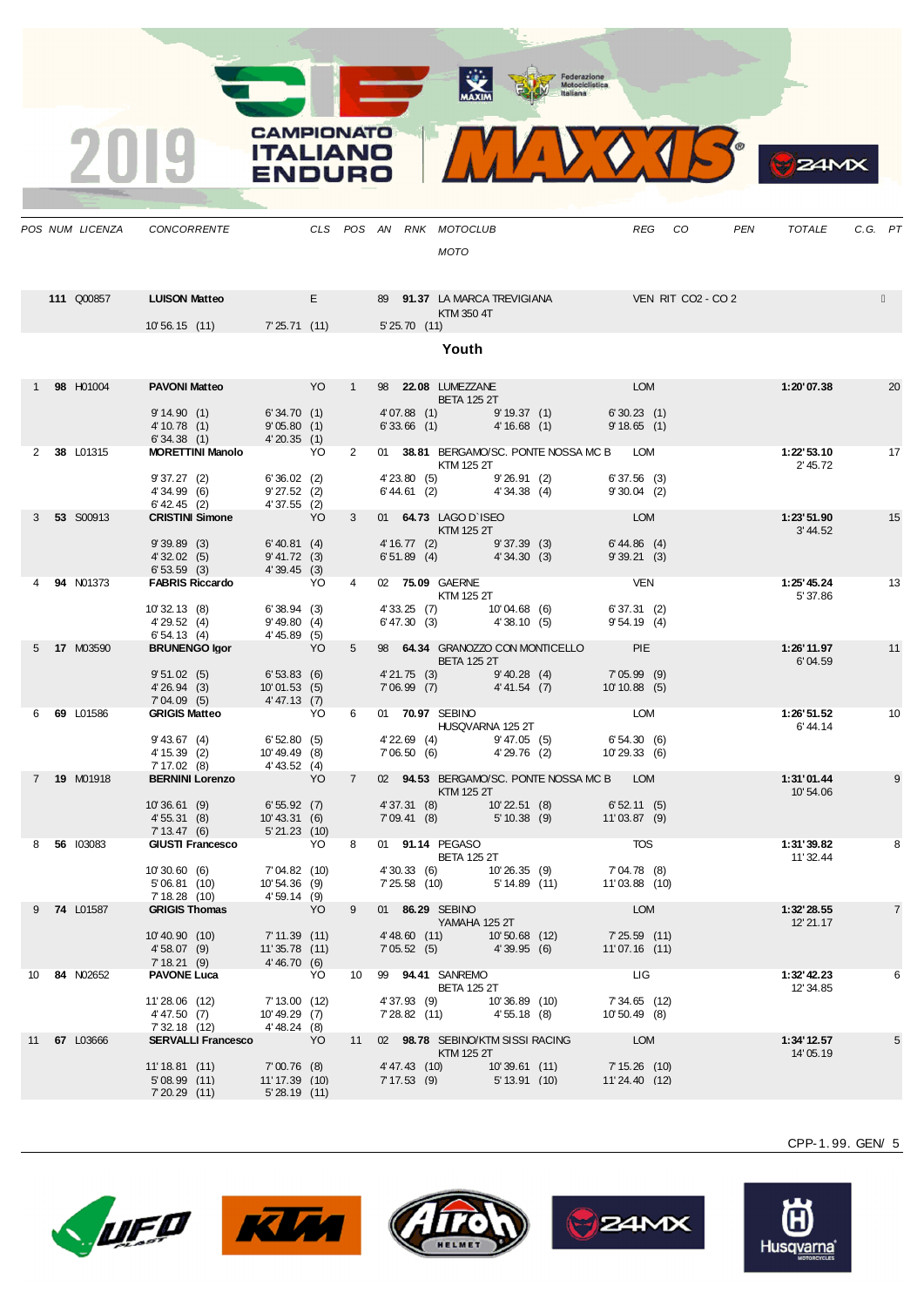MAXIM Rederazione

 $\bullet$ 

 $24MX$ 

 $\sqrt{4}$ 



**CAMPIONATO** 

**ITALIANO** 

**ENDURO** 

|              | POS NUM LICENZA | CONCORRENTE                                                                             |                                                |    |                |                               | CLS POS AN RNK MOTOCLUB<br><b>MOTO</b>                      |                                |                                                   |                                 | REG CO            | PEN                        | TOTALE                  | C.G. PT |    |
|--------------|-----------------|-----------------------------------------------------------------------------------------|------------------------------------------------|----|----------------|-------------------------------|-------------------------------------------------------------|--------------------------------|---------------------------------------------------|---------------------------------|-------------------|----------------------------|-------------------------|---------|----|
|              | 12 68 100999    | RAVIZZOLA Leonardo YO 12 01 77.10 DESIO<br>10'31.28 (7)<br>7'11.67 (13)<br>7' 14.24 (7) | 15' 01.39 (13)<br>6' 08.60 (12)                |    |                |                               | YAMAHA 125 2T<br>11'05.63 (13) 6'04.42 (12)                 |                                | 7'02.18 (9) 4'49.74 (12) 10'20.37 (7) 7'03.50 (7) | 10'34.34 (7)                    | LOM 1'00          |                            | 1:44'07.36<br>23' 59.98 |         |    |
| NON ARRIVATI |                 |                                                                                         |                                                |    |                |                               |                                                             |                                |                                                   |                                 |                   |                            |                         |         |    |
|              | 64 P04146       | <b>BIGIARINI Alessio</b>                                                                | <b>Example 1999</b>                            |    |                |                               | 00 119.00 PEGASO<br><b>BETA 125 2T</b>                      |                                |                                                   |                                 |                   | TOS RIT CT1 - CROSS TEST 1 |                         |         |    |
|              |                 | 12'03.49 (13)                                                                           |                                                |    |                |                               |                                                             |                                |                                                   |                                 |                   |                            |                         |         |    |
|              | 118 103855      | <b>IAGLITSCH Tommaso</b> YO                                                             |                                                |    |                |                               | 01 123.77 MANZANO<br>SHERCO 125 2T                          |                                |                                                   |                                 | FVG RIT CO6 - CO6 |                            |                         |         |    |
|              |                 | $12'34.29$ $(14)$ $7'23.85$ $(13)$<br>6'25.00 (12)                                      | 12' 24.55 (12)                                 |    |                |                               | 5' 47.53 (13) 14' 08.06 (13)<br>7' 56.29 (12) 8' 09.14 (13) |                                |                                                   | 7' 43.23 (13)                   |                   |                            |                         |         |    |
|              |                 |                                                                                         |                                                |    |                |                               | Junior                                                      |                                |                                                   |                                 |                   |                            |                         |         |    |
|              |                 |                                                                                         |                                                |    |                |                               |                                                             |                                |                                                   |                                 |                   |                            |                         |         |    |
|              | 1 99 G06343     | <b>VERONA Andrea</b> JU                                                                 |                                                |    | 1              |                               | TM 250 4T                                                   |                                | 99 9.75 LA MARCA TREVIGIANA VEN                   |                                 |                   |                            | 1:18'30.42              |         | 20 |
|              |                 | 9'04.83(1)<br>4'07.27(1)                                                                | 6'27.05(1)<br>8'50.70(1)                       |    |                |                               | $3'59.90$ (1) $8'53.11$ (1)<br>6' 30.36 (2) 4' 13.50 (1)    |                                |                                                   | 6'19.40(2)<br>$9'22.64$ (2)     |                   |                            |                         |         |    |
|              | 2 32 G00054     | 6'34.41(2)<br>FACCHETTI Emanuele JU                                                     | 4'07.25(1)                                     |    | $\overline{2}$ |                               |                                                             |                                |                                                   | LOM                             |                   |                            | 1:20'06.93              |         | 17 |
|              |                 | 9'52.42(4)                                                                              | $6'27.88$ (2)                                  |    |                |                               | 96 30.14 LAGO D'ISEO<br>GAS GAS 300 2T                      |                                |                                                   | 6'18.47(1)                      |                   |                            | 1'36.51                 |         |    |
|              |                 | 4' 19.61 (4)<br>6'24.24(1)                                                              | $9'03.68$ (2)<br>4'24.62(4)                    |    |                |                               | 4' 12.43 (4) 9' 12.86 (2)<br>6' 19.25 (1) 4' 19.04 (3)      |                                |                                                   | 9'12.43(1)                      |                   |                            |                         |         |    |
| 3            | <b>7 G05285</b> | <b>SPANDRE Mirko</b>                                                                    | <b>STATE STATE</b>                             |    | 3 <sup>1</sup> |                               | 96 35.78 SEBINO/KTM SISSI RACING<br>KTM 350 4T              |                                |                                                   | <b>LOM</b>                      |                   |                            | 1:20'58.45<br>2' 28.03  |         | 15 |
|              |                 | $9'27.63$ (2)<br>4' 15.52 (2)                                                           | 6'36.91(4)<br>9'10.65(3)                       |    |                | 4' 11.44 (3)<br>6'34.39(3)    |                                                             | 9'29.86(4)<br>4' 17.16 (2)     |                                                   | 6'34.00(4)<br>$9'24.44$ (3)     |                   |                            |                         |         |    |
|              | 4 70 100111     | $6' 41.76$ (3)<br><b>MANCUSO Giuliano</b> JU                                            | 4' 14.69 (2)                                   |    | $4 \quad$      |                               |                                                             |                                | 96 38.16 MOTOCLUB DELLO STRETTO ME SIC            |                                 |                   |                            | 1:23'19.76              |         | 13 |
|              |                 |                                                                                         |                                                |    |                |                               | <b>BETA 250 2T</b>                                          |                                |                                                   |                                 |                   |                            | 4' 49.34                |         |    |
|              |                 | 10'03.93(6)<br>4'25.58(5)<br>6' 45.22(4)                                                | 6'37.03(5)<br>9'30.91(4)<br>4'21.43(3)         |    |                |                               | 4'31.72 (5) 9'40.74 (5)<br>$6'41.32$ (4) $4'28.67$ (4)      |                                |                                                   | $6'32.99$ (3)<br>$9'40.22$ (4)  |                   |                            |                         |         |    |
|              | 5 30 G00225     | <b>MARINI Thomas</b>                                                                    | <b>ULL</b>                                     |    | $5^{\circ}$    |                               | 97 35.00 SAN MARINO<br><b>BETA 300 2T</b>                   |                                |                                                   | <b>MAR</b>                      |                   |                            | 1:27'06.28<br>8'35.86   |         | 11 |
|              |                 | 10'01.79(5)<br>$4' 41.66$ (8)                                                           | 6' 45.35(6)<br>9'54.95(5)                      |    |                | 6'51.87(5)                    | 4'33.94 (7) 9'57.98 (6)                                     | 4'48.35(8)                     |                                                   | 6'46.26 (5)<br>10' 50.79 (7)    |                   |                            |                         |         |    |
|              |                 | 7'04.19 (5)                                                                             | 4'49.15 (6)                                    |    |                |                               |                                                             |                                |                                                   |                                 |                   |                            |                         |         |    |
|              | 6 16 R00588     | <b>ZILLI Enrico</b>                                                                     |                                                | JU | 6              |                               | 99 33.28 PAVIA/OSELLINI TEAM<br>HUSQVARNA 350 4T            |                                |                                                   | LOM                             |                   |                            | 1:28'07.78<br>9'37.36   |         | 10 |
|              |                 | $10' 16.83$ (7)                                                                         | 6'50.67 (7)                                    |    |                |                               | 4' 33.84 (6) 10' 02.28 (7)<br>6' 57.36 (6) 4' 37.32 (5)     |                                |                                                   | $6'54.82$ (7)<br>10'31.36 (F)   |                   |                            |                         |         |    |
|              |                 | 4' 40.20 (7)<br>7'11.36(7)                                                              | 10'35.81 (7)<br>4'55.93 (7)                    |    |                |                               |                                                             |                                |                                                   | 10'31.36 (5)                    |                   |                            |                         |         |    |
|              | 4 102966        | <b>STACCIOLI Lorenzo</b>                                                                |                                                | JU | $\overline{7}$ |                               | 97 79.15 SEBINO                                             | HUSQVARNA 250 4T               |                                                   | <b>LOM</b>                      |                   |                            | 1:30'00.17<br>11' 29.75 |         | 9  |
|              |                 | 10'30.47 (10)<br>4'51.32(9)                                                             | $7'00.66$ (11)<br>10'19.09 (6)                 |    |                | 4'39.46 (10)<br>7'10.59(9)    |                                                             | $10'05.26$ (8)<br>4' 47.80 (7) |                                                   | 7' 22.62 (15)<br>$11'00.53$ (9) |                   |                            |                         |         |    |
|              |                 | 7'16.32(8)                                                                              | 4'56.05(8)                                     |    |                |                               |                                                             |                                |                                                   |                                 |                   |                            |                         |         |    |
| 8            | 6 T05503        | <b>FILISETTI Luca</b>                                                                   |                                                | JU | 8              |                               | KTM 250 2T                                                  |                                | 00 105.68 BERGAMO/SC. PONTE NOSSA MC B LOM        |                                 |                   |                            | 1:30'48.27<br>12' 17.85 |         | 8  |
|              |                 | 10' 48.93 (12)<br>4'34.76 (6)                                                           | 7' 11.92 (14)<br>10'54.65 (11)                 |    |                | 4'38.98(9)<br>7'13.93(10)     |                                                             | 10'49.92 (13)<br>4'40.15 (6)   |                                                   | 7'05.39(11)<br>10' 46.92 (6)    |                   |                            |                         |         |    |
|              | 9 104 P03494    | 7'18.17(9)<br><b>SILVI Silvestro</b>                                                    | $4' 44.55$ (5)                                 | JU | 9              |                               | 98 68.70 CARSOLI ENDURO                                     |                                |                                                   | ABR                             |                   |                            | 1:32'09.15              |         | 7  |
|              |                 |                                                                                         |                                                |    |                |                               | <b>BETA 250 2T</b>                                          |                                |                                                   |                                 |                   |                            | 13'38.73                |         |    |
|              |                 | 10'27.45(8)<br>4' 53.19 (10)<br>7'25.16(11)                                             | $7'00.22$ (10)<br>10'53.06 (10)<br>5'25.25(10) |    |                | 4'34.98 (8)<br>$7'22.39$ (12) |                                                             | 10'31.31(11)<br>$5'25.36$ (13) |                                                   | 7' 13.62 (14)<br>10'57.16 (8)   |                   |                            |                         |         |    |









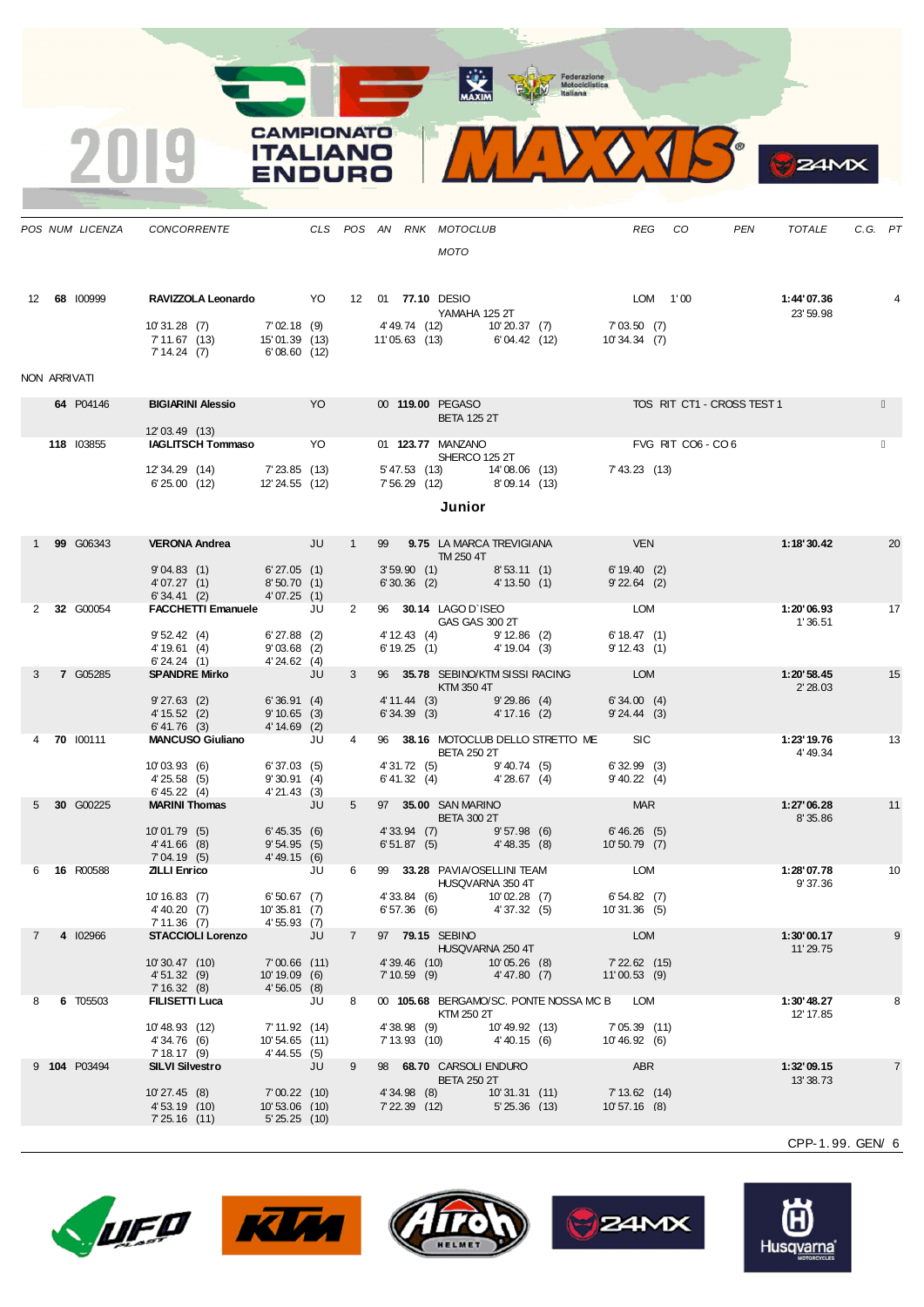MAXIM Representation

<u>and the second</u>



|              |                      | POS NUM LICENZA CONCORRENTE                                                            |                                                  |    |   |    |                           | CLS POS AN RNK MOTOCLUB                           |                                  |                                                                                                      | REG                              | CO | PEN                                                        | TOTALE                  | C.G. PT |    |
|--------------|----------------------|----------------------------------------------------------------------------------------|--------------------------------------------------|----|---|----|---------------------------|---------------------------------------------------|----------------------------------|------------------------------------------------------------------------------------------------------|----------------------------------|----|------------------------------------------------------------|-------------------------|---------|----|
|              |                      |                                                                                        |                                                  |    |   |    |                           | <b>MOTO</b>                                       |                                  |                                                                                                      |                                  |    |                                                            |                         |         |    |
|              | 10 110 G07482        | <b>COLLOVIGH Pietro Enrico</b> JU 10 96 81.80 TRIESTE                                  |                                                  |    |   |    |                           | SHERCO 300 4T                                     |                                  |                                                                                                      | <b>FVG</b>                       |    |                                                            | 1:33'04.93<br>14' 34.51 |         | 6  |
|              |                      | 10' 55.52 (13)<br>5' 05.89 (12)<br>7' 19.80 (10)                                       | 7'09.29(13)<br>$11'22.76$ $(14)$<br>5'09.67 (9)  |    |   |    |                           |                                                   |                                  | 4' 42.90 (12) 10' 46.69 (12) 7' 10.06 (12)<br>7' 16.55 (11) 5' 02.20 (10) 11' 03.60 (10)             |                                  |    |                                                            |                         |         |    |
|              | 11 88 G05982         | <b>BOLOGNA Marco</b>                                                                   | <b>STATE STATE</b>                               |    |   |    |                           | <b>HONDA 250 4T</b>                               |                                  |                                                                                                      |                                  |    | 11 96 69.86 SICILIA RACING MOTORSPORT SIC 10.00 1:33'30.35 | 14' 59.93               |         | 5  |
|              |                      | 11'44.10 (15) 6'54.61 (8)<br>5' 11.46 (14) 10' 43.12 (9)<br>7' 08.74 (6) 5' 34.42 (12) |                                                  |    |   |    |                           |                                                   |                                  | 4' 40.67 (11)    10' 20.53 (10)    6' 53.90 (6)<br>7' 01.68 (7)    5' 03.06 (11)    12' 04.06 (11)   |                                  |    |                                                            |                         |         |    |
|              | 12 45 L00256         | BONAZZI Giovanni JU                                                                    |                                                  |    |   |    |                           | KTM 250 4T                                        |                                  | 12 00 69.07 LAGO D`ISEO/KTM SISSI RACING LOM                                                         |                                  |    |                                                            | 1:35'15.33<br>16' 44.91 |         |    |
|              |                      | 10 28.77 (9) 6'59.64 (9)<br>5'08.65 (13) 11'04.09 (13)<br>7'28.45 (12) 5'27.37 (11)    |                                                  |    |   |    |                           |                                                   |                                  | 4' 45.15 (13) 10' 13.57 (9) 6' 57.31 (9)<br>7' 04.25 (8) 4' 56.33 (9) 14' 41.75 (14)                 |                                  |    |                                                            |                         |         |    |
| 13           | 36 G02783            | <b>MARTINELLI Maurizio</b> JU                                                          |                                                  |    |   |    |                           | 13 98 89.97 GARDONE V.T.<br>GAS GAS 250 2T        |                                  |                                                                                                      | <b>LOM</b> 1'00<br>7' 10.69 (13) |    |                                                            | 1:39'23.05<br>20'52.63  |         | 3  |
|              |                      | 10'38.53 (11) 7'15.16 (15)<br>5'00.82(11)<br>7'43.88 (14)                              | $11'03.58$ (12)<br>$5'49.15$ (13)                |    |   |    |                           | 5'09.94 (15) 10'57.37 (14)                        |                                  | 7'27.36 (13) 5'07.88 (12) 14'58.69 (15)                                                              |                                  |    |                                                            |                         |         |    |
|              | 14 97 G00607         | <b>OTERI Gabriele</b>                                                                  | <b>Solution Service State State State</b>        |    |   |    |                           | HONDA 300 4T                                      |                                  | 14 99 79.07 SICILIA RACING MOTORSPORT SIC                                                            |                                  |    |                                                            | 1:43'16.64<br>24' 46.22 |         | 2  |
|              |                      | 12'02.97 (16)<br>5' 20.24 (16)<br>7' 33.75 (13)                                        | 7' 17.88 (16)<br>12' 58.47 (16)<br>6' 33.12 (15) |    |   |    |                           |                                                   |                                  | 5' 26.87 (16)    12' 05.85 (16)    7' 04.13 (10)<br>7' 29.72 (14)    5' 51.09 (14)    13' 32.55 (12) |                                  |    |                                                            |                         |         |    |
|              | 15 <b>116</b> S02370 | <b>ZATTA Silvio</b>                                                                    | <b>Service State State</b><br>7'41.66 (17)       |    |   |    |                           | 15 99 <b>118.14</b> ARDOSA<br>KTM 300 2T          |                                  | 5' 43.41 (17) 12' 16.87 (17) 7' 59.38 (17)                                                           | <b>EXERCISE SERVICE</b>          |    |                                                            | 1:47'38.81<br>29' 08.39 |         |    |
|              |                      | 12'06.34 (17)<br>5'59.73(17)<br>8'24.05(15)                                            | 12' 49.55 (15)<br>6' 15.27(14)                   |    |   |    |                           | 8'21.89 (15) 6'06.22 (15)                         |                                  |                                                                                                      | 13'54.44(13)                     |    |                                                            |                         |         |    |
| NON ARRIVATI |                      |                                                                                        |                                                  |    |   |    |                           |                                                   |                                  |                                                                                                      |                                  |    |                                                            |                         |         |    |
|              | <b>71 R03010</b>     | <b>RINALDI Enrico</b>                                                                  | <b>All Services</b> and the UU                   |    |   |    |                           | 01 50.49 RS 77<br><b>HUSQVARNA 300 2T</b>         |                                  |                                                                                                      |                                  |    | LOM RIT CT3 - CROSS TEST 3                                 |                         |         |    |
|              | 113 L04059           | $9'46.54$ (3) 6'35.45 (3)<br>4' 17.30 (3)<br>CANDIDO Stefano JU                        | $10' 40.15$ (8)                                  |    |   |    |                           | 4' 11.43 (2) 9' 26.43 (3)<br>98 100.49 MANZANO    |                                  | <u> Karl III ya k</u>                                                                                | 6'55.63(8)                       |    | FVG RIT ET3 - ENDURO TEST 3                                |                         |         |    |
|              |                      | 11'10.65 (14)                                                                          | 7'06.57(12)                                      |    |   |    |                           | <b>TM 300 2T</b>                                  |                                  | 4' 52.24 (14) 11' 52.50 (15) 7' 26.38 (16)                                                           |                                  |    |                                                            |                         |         |    |
|              | 119 M00551           | 5' 19.34 (15)<br><b>DARIO Simone</b>                                                   | <b>STATE STATE STATE</b>                         |    |   |    |                           | 99 127.94 MANZANO<br><b>Example 18 KTM 350 4T</b> |                                  |                                                                                                      |                                  |    | FVG RIT CO4 - CO 4                                         |                         |         |    |
|              |                      | 12' 45.62 (18)<br>7'09.39(18)                                                          | 7'49.57 (18)                                     |    |   |    |                           |                                                   |                                  | 5' 50.99 (18) 12' 44.92 (18) 8' 03.21 (18)                                                           |                                  |    |                                                            |                         |         |    |
|              |                      |                                                                                        |                                                  |    |   |    |                           | <b>Stranieri</b>                                  |                                  |                                                                                                      |                                  |    |                                                            |                         |         |    |
| $\mathbf{1}$ | 2 AXI1703            | <b>FREEMAN Brad</b>                                                                    |                                                  | ST | 1 | 96 | 3.72                      | <b>BETA 250 2T</b>                                |                                  |                                                                                                      |                                  |    |                                                            | 1:17' 40.20             |         | 20 |
|              |                      | 8'58.22(1)<br>4'05.99(1)<br>6'26.58(4)                                                 | 6'20.80(1)<br>8'56.95(2)<br>4' 13.70 (3)         |    |   |    | 4'04.79 (2)<br>6'26.52(4) |                                                   | 8'58.30(1)<br>4'06.03(1)         |                                                                                                      | 6'16.03(1)<br>8' 46.29 (1)       |    |                                                            |                         |         |    |
| 2            | 3 AXI1804            | <b>WOOTTON Joe</b><br>9' 15.22 (4)                                                     | 6'21.80(2)                                       | ST | 2 |    | 95 19.55<br>$3'57.98$ (1) |                                                   | HUSQVARNA 350 4T<br>9' 18.23 (4) |                                                                                                      | $6' 17.53$ (2)                   |    |                                                            | 1:18'31.87<br>51.67     |         | 17 |
|              |                      | 4' 19.18 (5)<br>6'19.91(1)                                                             | 8'58.21(3)<br>$4'06.03$ (2)                      |    |   |    | $6' 17.59$ (1)            |                                                   | 4' 13.16 (4)                     |                                                                                                      | 9'07.03(3)                       |    |                                                            |                         |         |    |
|              | 3 43 AXI1407         | <b>MCCANNEY Daniel</b><br>9'10.77(2)                                                   | $6'$ 22.42 $(3)$                                 | ST | 3 |    | 91 3.95<br>4'08.45(3)     | TM 300 2T                                         | $9'09.05$ (2)                    |                                                                                                      | 6'38.07(5)                       |    |                                                            | 1:18'37.16<br>56.96     |         | 15 |
|              |                      | 4'07.54(2)<br>6'20.83(2)                                                               | 8'56.87(1)<br>4'04.59(1)                         |    |   |    | $6' 24.27$ (3)            |                                                   | $4'07.58$ (2)                    |                                                                                                      | 9'06.72(2)                       |    |                                                            |                         |         |    |
|              |                      |                                                                                        |                                                  |    |   |    |                           |                                                   |                                  |                                                                                                      |                                  |    |                                                            | CPP-1.99. GEN/ 7        |         |    |



2019